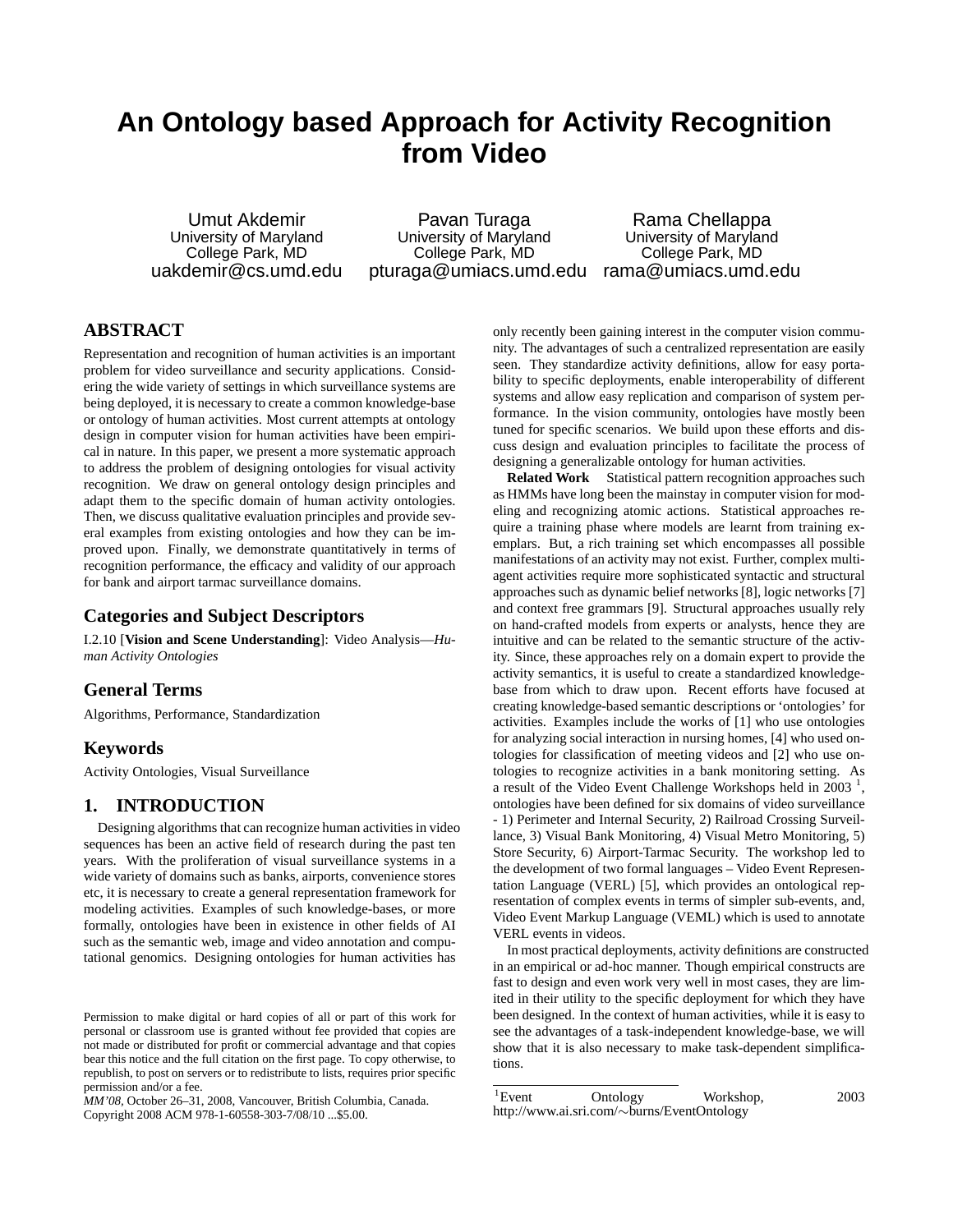#### **Table 1: Cruise Parking Lot**

| PROCESS(cruise-parking-lot(vehicle v, parking-lot lot),  |  |
|----------------------------------------------------------|--|
| Sequence(enter( $v$ , lot),                              |  |
| $set-to-zero(i)$ ,                                       |  |
| Repeat-Until                                             |  |
| $AND(move-in-circuit(v), inside(v, lot), increment(i)),$ |  |
| equal $(i, n)$ ),                                        |  |
| exit(v, lot))                                            |  |

**Organization of the paper:** In section 2, we discuss ontological design issues for human activities. Then in section 3, we discuss qualitative evaluation criteria for ontologies and provide examples from existing ontologies. Then, in section 4, we apply these principles on two domains and show how they improve the recognition performance. Finally, in section 5 we provide concluding remarks.

#### **2. ONTOLOGY FOR ACTIVITIES**

An ontology for human activities describes entities, environment, interaction between them and the sequence of events that is semantically identified with an activity. It specifies how an activity can be constructed using lower-level primitive events by identifying the role played by each entity in the sequence of events. Human activities are characterized by complex spatio-temporal interactions of primitives and contextual entities. Consider the activity of a car cruising in a parking lot whose definition is given in table 1. This definition illustrates the importance of encoding the temporal and spatial constraints. Without special regard to spatio-temporal constraints, we might say that it is composed of the primitives: 'car\_enter', 'car\_move\_in\_circuit' and 'car\_exit'. But, a normal car-parking activity can also be described using the same set of primitives as car-cruising. The difference that sets apart the two activities lies in the temporal span of the 'car\_move\_in\_circuit' primitive.

## **3. EVALUATING ONTOLOGIES**

Thomas Gruber [3] made one of the earliest systematic attempts to propose guidelines for the design and development of ontologies intended for knowledge sharing and interoperability. Five important criteria for ontology design - clarity, coherence, extendibility, minimal encoding bias and minimal ontological commitment were proposed.

- 1. Clarity: An ontology should convey the meaning of all conceptualizations unambiguously.
- 2. Coherence: An ontology should be coherent and allow for meaningful inferences to be drawn that are consistent with definitions and axioms.
- 3. Extendibility: The design of the ontology should take into account future extensions without a need for revising definitions.
- 4. Minimal Encoding Bias: An ontology with minimal encoding bias has conceptualizations that are symbol-independent.
- 5. Minimal Ontological Commitment: An ontology makes as few assumptions as possible about the domain being modeled.

In the following discussion we examine some examples from the Event Ontology workshop output to show how to resolve ambiguities according to the design principles outlined above.

#### **Table 2: Tail-gate definition in Perimeter and Internal Security**

| SINGLE-THREAD(tailgate(ent x, ent y, facility f) |
|--------------------------------------------------|
| $AND(portal-of(entrance, f)),$                   |
| Sequence(AND(approach(x, y)behind(x,y)),         |
| $tail\text{-}behind(x, y)$ ,                     |
| get-access(y, entrance),                         |
| enter(y,facility),                               |
| NOT(get-access(x, entrance)),                    |
| enter(x, facility))                              |
|                                                  |

#### **Table 3: Shoplifting in Store Security Ontology**

| SINGLE-THREAD(shop-lift (person x, employee y, ent o), |
|--------------------------------------------------------|
| AND(counter(area),                                     |
| $merchandise(o)$ ,                                     |
| $Close(area)$ ,                                        |
| NOT present(y, area),                                  |
| Sequence(move(x, area),                                |
| Open(area),                                            |
| $Pick-up(x, o);$                                       |
|                                                        |

**Example 1: Clarity in Temporal Relations:** In the Perimeter and Internal Security Ontology, tailgating is defined as in table 2. This activity is characterized mainly by sequentiality of primitives. In the current example, the 'tail-behind' activity occurs before the 'enter' primitive for entity  $x$ , and 'enter' for  $x$  occurs between the time  $y$  gains access to the entrance and the time the entrance to the facility closes. For unambiguous representation, we need definitions of 'before' and 'between' in temporal relations for example as presented in [6].

**Example 2: Clarity of Negation in Time:** In this example, we examine the 'shop-lifting' activity definition (table 3) which has two types of prefixes – time-bound and time-independent. Prefixes such as 'present', 'pick-up' are prefixes with specific temporal spans. For example, 'pick-up' is true only for the duration during which the pick-up action occurs. On the other hand, prefixes such as 'counter', which refers to store-counter, is an assertion that is true independent of time. This causes an ambiguity when temporal negation is expressed.

According to this definition, the shop-lifting activity involves a person  $x$  picking up merchandise  $o$  from the counter when the employee  $y$  is not present at the counter. The employee  $y$  not being present in the area is only true for a finite temporal span. It is not a truth that is independent of time. Hence, for this negation to be meaningful there should also be a corresponding time interval associated with it. For disambiguation, the time-dependent 'not' should be defined. We can define it as given in table 4. According to this definition, the prefix is not true within any sub-interval of the given time interval. By separating time-dependent negation from negations expressing falseness of a concept, we resolve the ambiguity caused by negations that are only true for a specified period. Similar arguments can also be made for the previously defined tailgating activity (table 2).

Consider now a variation of the above example and try to comprehend the meaning of time-independent NOT of a NOT IN IN-TERVAL as defined in table 5. We see that it corresponds to negation of the prefix not being true in any sub-interval of the given time interval. This implies that the prefix is true in at least one sub-interval of the time interval. This understanding prevents the ambiguity that can arise from negation.

**Table 4: Definition of Temporal Negation** NOT-IN-INTERVAL(prefix (entity list ),time interval )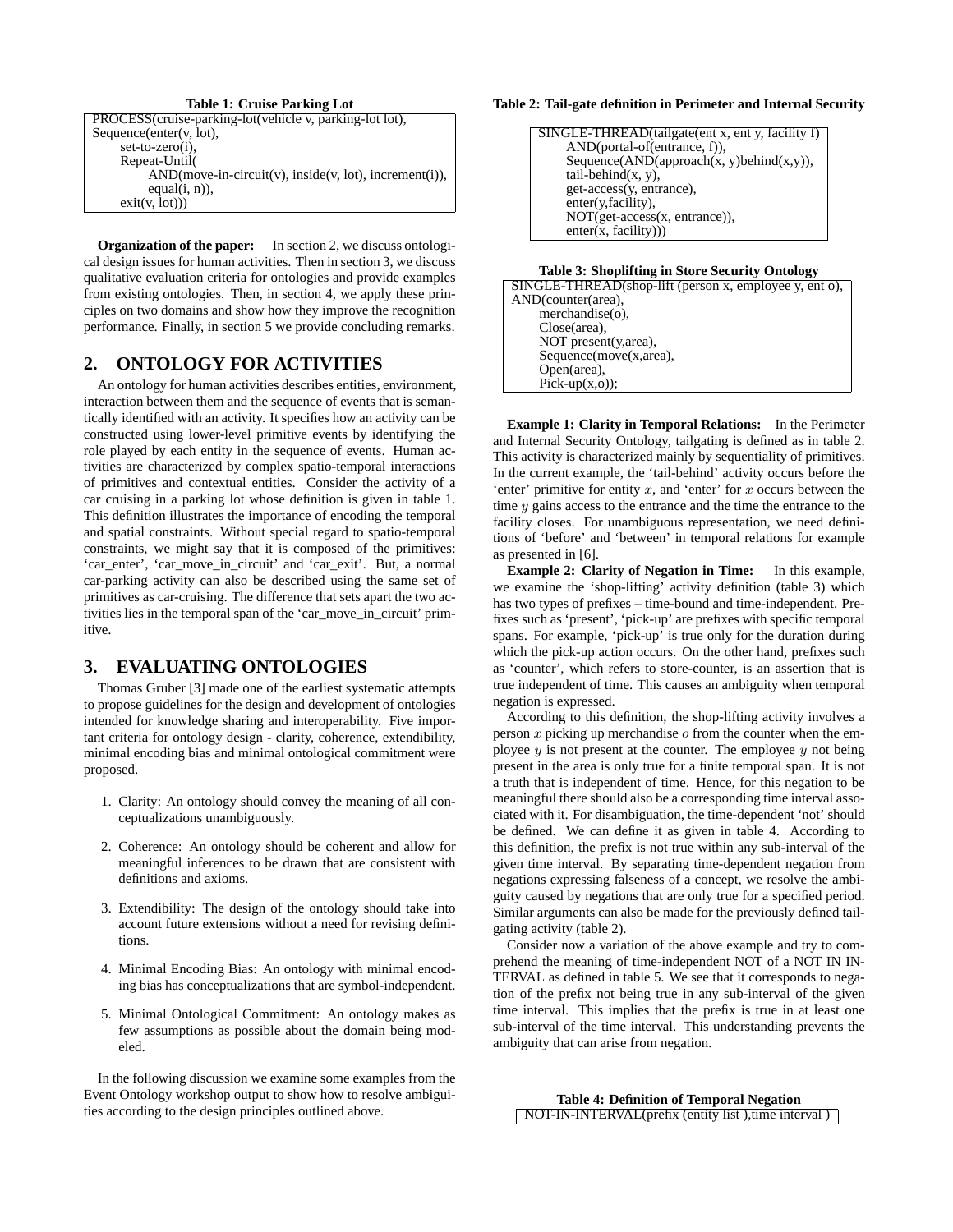#### **Table 6: Suspicious Load in Perimeter Security**

| SINGLE-THREAD(suspicious-load(vehicle v, person p, ent obj,       |
|-------------------------------------------------------------------|
| facility fac).                                                    |
| AND(zone(loading-area),                                           |
| near(loading-area, facility),                                     |
| portable(obj),                                                    |
| Sequence(approach(v, fac), $AND(\text{stop}(v))$ , near (v, fac), |
| $NOT (inside(v, loading-area)),$                                  |
| AND(approach(p, v), carry(p, obj)),                               |
| $AND(\text{stop}(p), near (p, v)),$                               |
| $cause(p, open(portal-off(v))),$                                  |
| enter (obj. v).                                                   |
| $cause(p, close(portal-off(v))),$                                 |
| leave(v, facility)))                                              |

**Example 3: Minimal Ontological Commitment:** Let us consider an example from Perimeter Security ontology for a suspicious load, given in table 6. Though this example maintains clarity, further inspection shows that minimal ontological commitment is not preserved. According to this definition, for a suspicious load, the vehicle's portal has to be opened in order to load the object. This does not encompass other possible scenarios. For example, the suspicious load can be placed onto the trailer of a truck which is open from the top, hence not using any portal, or it can even be an explosive that is placed under the body of the vehicle. Moreover, it is not necessary for the vehicle to stop. For instance, somebody inside the vehicle could grab a bag from a suspicious pedestrian through the window. Hence, minimal ontology should only include the object being on the vehicle's exterior, and then being transferred to the vehicle's interior while it is in an undesignated zone.

Similarly, in the bank ontology, we observe that there are many safe-attack (an attack on the bank safe) definitions with only minor differences. In the single-threaded definitions – involving a single robber (for example, see table 8) – deviations in the path of the robber or the opening or closing of the bank entrance are used to define different activities. Moreover, there are several multi-threaded versions involving two robbers with minor differences (for example, see table 9). If we examine these variations, they are characterized by at least one of two common occurrences: 1) Either someone is hurt, or 2) there is unauthorized access to the bank safe. These are enough to minimally formulate the suspicious activities in a bank. Detection of suspicious activities can be achieved by detecting at least one of the occurrences. A simplified ontology based on this observation is given in table 7.

#### **3.1 Granularity of Ontologies**

In this section we will discuss granularity issues in ontology design and the role of context in determining the ontological complexity.

**Bank Surveillance:** In the bank surveillance scenario, there

**Table 7: Attack in Bank**

may be many different variations of the same activity, for instance a robbery. Distinct definitions of robberies involving single or multiple robbers, deviations in the path of the robber, state of contextual objects such as the bank entrance etc, is not a feasible solution. As discussed in the previous section, the occurrence one of two events – a) someone getting hurt, or b) an unauthorized access to the safe – suffices to distinguish the suspicious activities from the normal activities. Hence, for this domain ontological definitions at a very fine level of granularity is not required.

**Airport Tarmac Surveillance:** The airport surveillance domain is characterized by activities that demonstrate a high degree of synchronization and structure among several agents. For example, the arrival of an aircraft at the terminal is preceded by a sequence of ground-crew actions which is highly structured. There is not much room for deviations from this strict procedure. Thus, a finer level of granularity is warranted to characterize activities in this domain, than for instance, the bank domain. In this context, the ontology output from the challenge workshop is minimal – the definitions encode only the necessary and sufficient information.

#### **4. EXPERIMENTS**

**Bank Dataset:** The bank dataset [10] consists of six video segments, four of which contain different instances of bank robberies and the other two contain instances of normal activities in the bank. The bank scenario consists of a single camera with a relatively static background. We used background subtraction to identify moving objects in the scene. Contextual entities such as entrance to the bank, entrance to the safe, management office, service counter etc were manually marked. The moving objects are tracked using motion and color based appearance matching. Once the low-level primitives are detected, we used a simple finite-state machine to represent the activity constraints given by the definitions.

In the first experiment, we used the definition given in Table 7 to recognize bank attacks. All the 4 variations of the bank attack were recognized by this definition. Results on two videos are shown figures 1 - 2. For comparison, we used two other definitions from the Event Ontology workshop – a single-threaded ontology (STO) and a multi-threaded ontology (MTO) whose definitions are given in tables 8 and 9. All the available video segments were classified into one of two classes - a) Abnormal and b) Normal, where abnormal corresponds to an attack on the bank safe. We obtained correct classification of all available instances of normal and abnormal activities using the proposed minimized ontology. The STO correctly classifies three of the four attack scenarios, but fails on one involving two robbers and entry into the management office. The MTO definition fails to correctly recognize the instances involving not only a single robber but also the ones involving two robbers, since it is not minimal.

| Table 8: Single thread Event: Attack in Bank       |
|----------------------------------------------------|
| composite event Safe attack 1-person-back-counter: |
| physical objects:                                  |
| $((p: Person), (z1: Back Counter), (z2: Safe))$    |
| components:                                        |
| (c1: primitive event Changes-zone (p, z1, z2))     |

**TSA Airport Surveillance dataset:** In the TSA data, several activities such as arrival and departure of aircraft, embarkation and disembarkation of passengers, etc are observed. We drew upon the activity definitions from the Event Ontology workshop for this domain. As noted in section 3.1, the ontology was found to be minimal, hence we did not try to minimize it further.